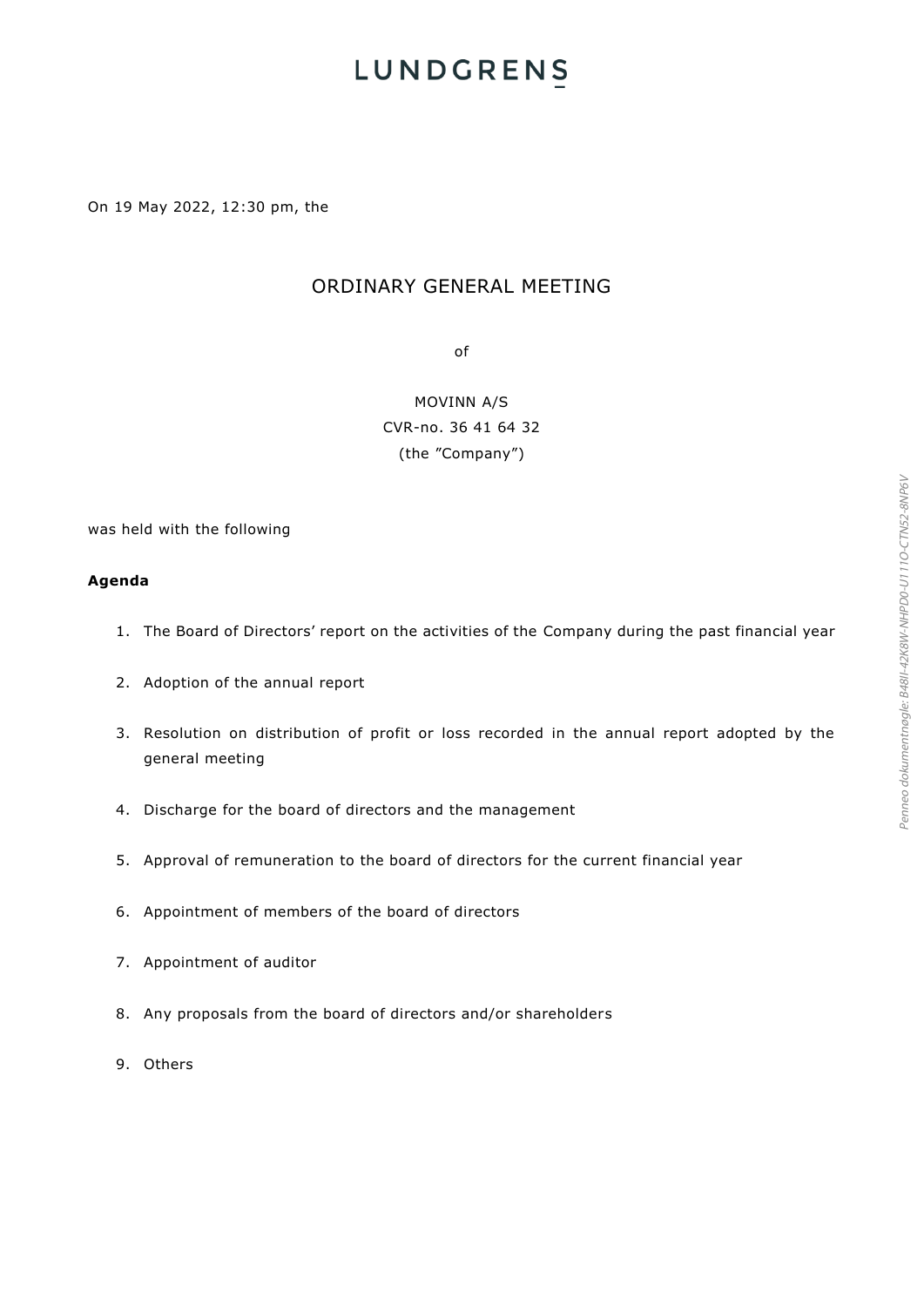The general meeting was held with physical attendance at Tuborg Boulevard 12, 2900 Hellerup, with the possibility of electronic participation.

In accordance with section 5.6 of the articles of association, the board of directors had appointed attorney-at-law Christian Scherfig as chairman of the general meeting.

Chairman of the board, Jacob Erik Holm, welcomed the general meeting and then gave the floor to the chairman of the meeting, who then thanked for the appointment and stated the following:

- The general meeting was convened in time on 28 April 2022.
- The Company's share capital amounts to DKK 669,421.68 divided into shares of DKK 0.04, each of which giving one vote corresponding to a total of 16,735,542 votes.
- Shareholders representing nominally DKK 557,464 of the Company's share capital, corresponding to 83.26 % of the capital, were represented at the general meeting.

The chairman stated that the general meeting was lawful and able to decide on the items on the agenda and asked the participants of the general meeting to submit any comments thereon.

No comments were received.

1. THE BOARD OF DIRECTORS' REPORT ON THE ACTIVITIES OF THE COMPANY DURING THE PAST FINANCIAL YEAR

The chairman gave the floor to the chairman of the board, who then presented the board's report.

The report was noted.

#### 2. ADOPTION OF THE ANNUAL REPORT

The chairman gave the floor to the Company's CEO, who then reviewed the main figures of the annual report.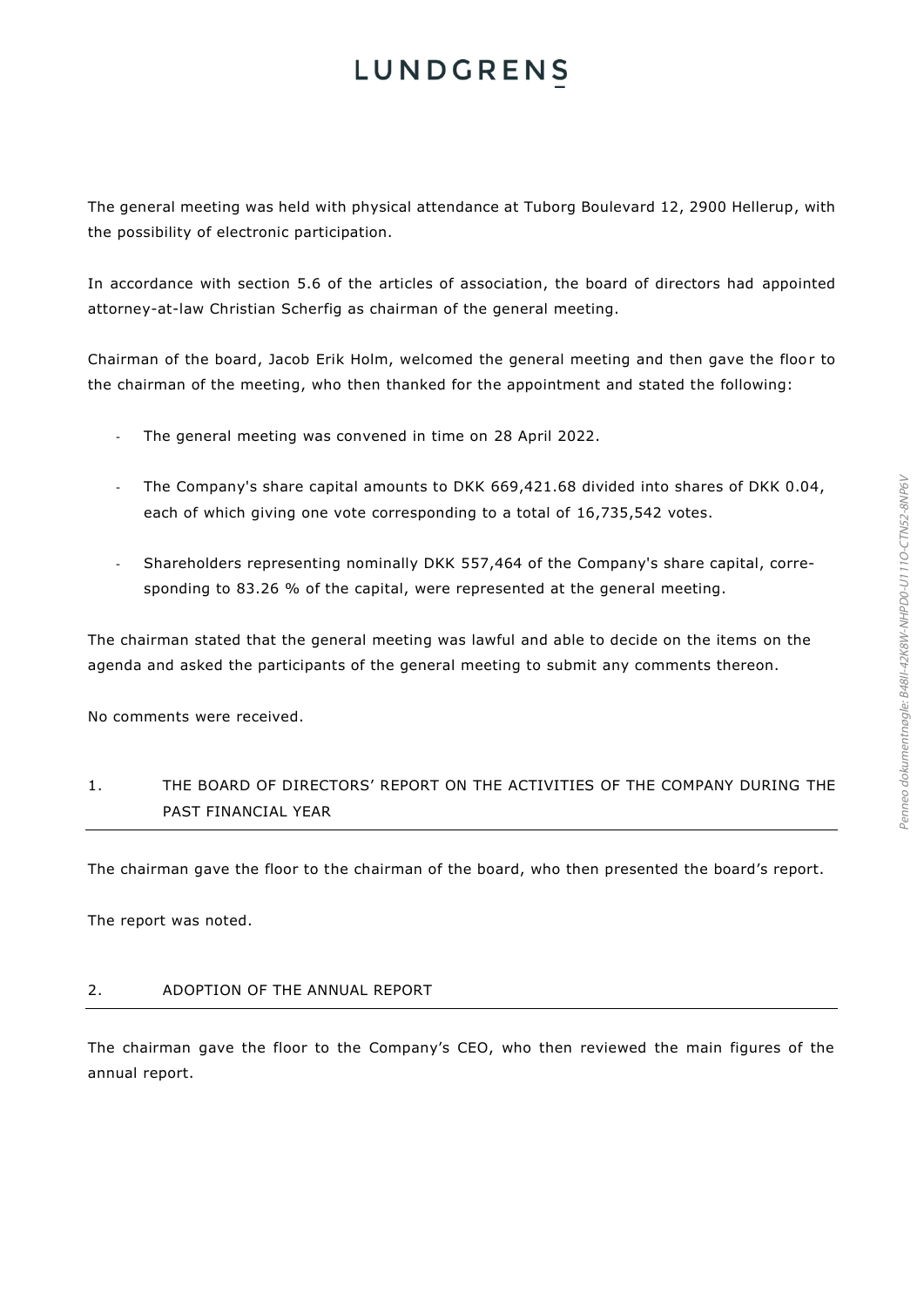There was an opportunity to ask questions, after which the approval of the annual report was put to a vote.

The annual report was approved by 13,936,600 votes, corresponding to 100 % of the share capital represented.

## 3. RESOLUTION ON DISTRUBTION OF PROFIT OR LOSS RECORDED IN THE ANNUAL REPORT ADPOTED BY THE GENERAL MEETING

The chairman explained the proposal to dispose of the loss for the year as stated in the annual report.

There was an opportunity to ask questions, after which the proposal was put to a vote.

The proposal was approved by 13,936,600 votes, corresponding to 100 % of the share capital represented.

### 4. DISCHARE FOR THE BOARD OF DIRECTORS AND THE MANAGEMENT

The chairman explained the proposal to grant discharge to the board of directors and the executive board.

There was an opportunity to ask questions, after which the proposal was put to a vote.

The proposal was approved by 13,936,600 votes, corresponding to 100 % of the share capital represented.

# 5. APPROVAL OF REMUNERATION TO THE BOARD OF DIRECTORS FOR THE CURRENT FINAN-CIAL YEAR

The chairman explained the remuneration proposed to the board of DKK 75,000 to each member of the board, save from Christian Dalum and Jesper Thaning and DKK 150,000 for the chairman of the board.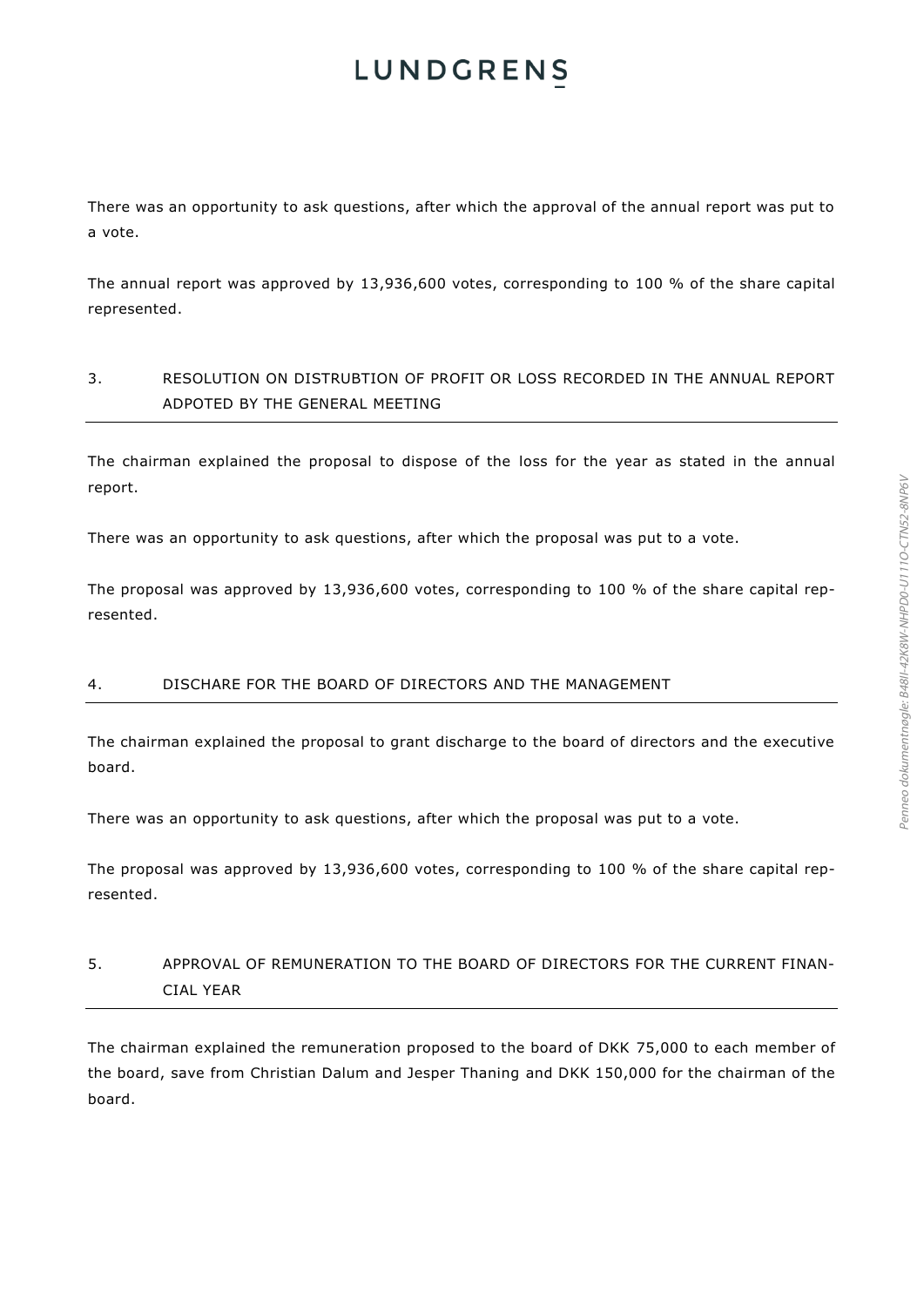There was an opportunity to ask questions, after which approval of the remuneration was put to the vote.

The remuneration was adopted by 13,936,600 votes, corresponding to 100 % of the share capital represented.

### 6. APPOINTMENT OG MEMBERS OF THE BOARD OF DIRECTORS

The following board member were up for re-election:

- (i) Jacob Erik Holm,
- (ii) Christian Dalum,
- (iii) Jesper Thaning og
- (iv) Christian Wrede Scherfig

In addition, Salomé A. Trambach was proposed elected to the board.

At the general meeting, information was presented on both the board of directors and the executive board's other management positions.

There was an opportunity to ask questions, after which a vote was taken.

The proposal was approved by 13,936,600 votes, corresponding to 100 % of the share capital represented.

The board members up for re-election were thus re-elected and Salomé A. Trambach elected.

The board then constituted itself with Jacob Erik Holm as chairman of the board.

#### 7. APPOINTMENT OF AUDITOR

Proposals had been made to re-appoint Claus Christensen as the Company's auditor.

There was an opportunity to ask questions, after which the proposal was put to a vote.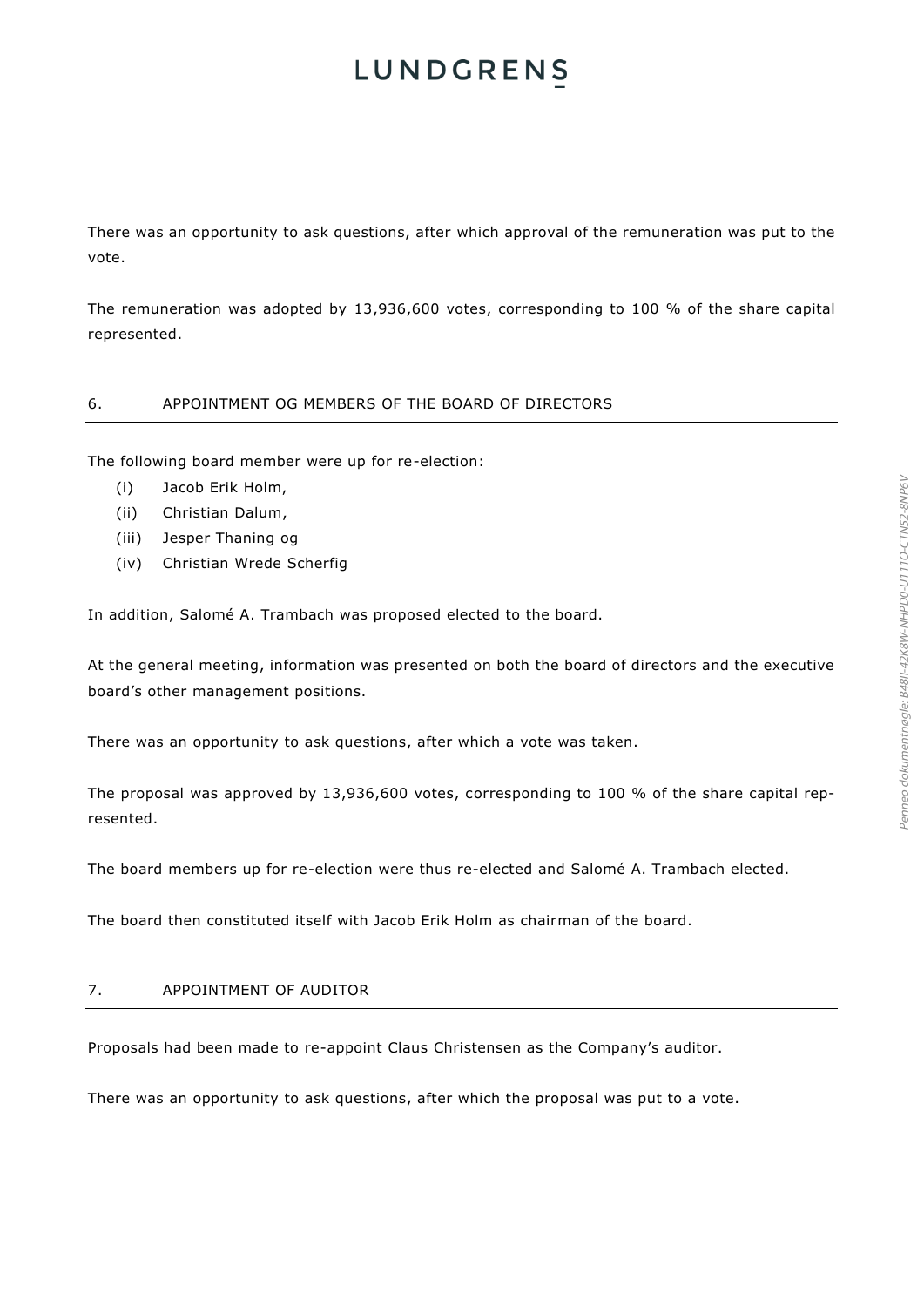The Company's auditor was re-elected with 13,936,600 votes corresponding to 100 % of the share capital represented.

### 8. ANY PROPOSALS FROM THE BOARD OF DIRECTORS AND/OR SHAREHOLDERS

There was nothing further from the board of directors nor the shareholders.

### 9. OTHERS

The board of directors had proposed to authorize the chairman with the right of substitution to apply for registration of adopted proposals with the Danish Business Authority.

There was an opportunity to ask questions, after which the proposal was put to the vote.

The proposal was adopted.

\*\*\*

As the agenda was then exhausted, the chairman thanked the shareholders for their participation and adjourned the general meeting.

The chairman of the board then thanked the chairman and the shareholders present and represented.

As chairman

Christian Scherfig

\_\_\_\_\_\_\_\_\_\_\_\_\_\_\_\_\_\_\_\_\_\_\_